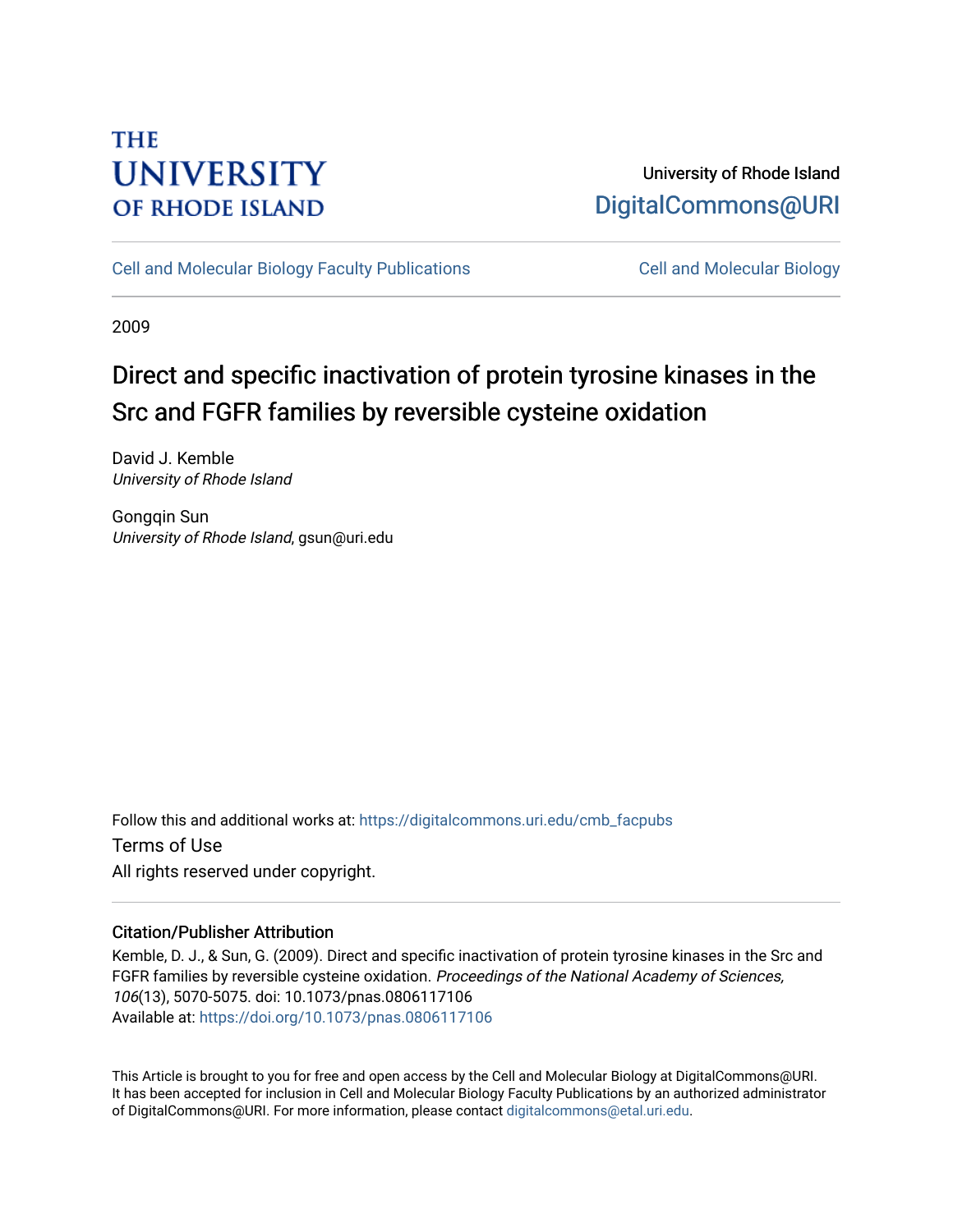# **Direct and specific inactivation of protein tyrosine kinases in the Src and FGFR families by reversible cysteine oxidation**

**David J. Kemble and Gongqin Sun1**

Department of Cell and Molecular Biology, University of Rhode Island, Kingston, RI 02881

Edited by Susan S. Taylor, University of California at San Diego, La Jolla, CA, and approved February 9, 2009 (received for review June 24, 2008)

**Accumulating evidence suggests that protein tyrosine phosphorylation-based signaling pathways are under the regulation of reactive oxygen species. Although protein tyrosine phosphatases are directly regulated by reversible oxidation, it is not clear whether protein tyrosine kinases (PTKs) are also directly regulated by reduction/oxidation (redox). In this study we report a mechanism of direct oxidative inactivation specific for the PTKs in the Src and fibroblast growth factor receptor (FGFR) families, key enzymes in mammalian signal transduction. Src is fully active when reduced and retains 8 –25% of the full activity toward various substrates when oxidized. This inactivation is caused by oxidation of a specific cysteine residue (Cys-277), which results in homodimerization of Src linked by a disulfide bridge. Cys-277 is located in the Gly loop in the catalytic domain. This cysteine residue is conserved only in 8 of the >90 PTKs in the human kinome, including 3 of the 10 Src family kinases and all 4 kinases of the FGFR family. FGFR1 is also reversibly regulated by redox because of this cysteine residue, whereas Csk, a PTK that lacks a cysteine residue at the corresponding position, is not similarly regulated. These results demonstrate a mechanism of direct redox regulation conserved in certain specific PTKs.**

**Reactive oxygen species (ROS), such as hydrogen peroxide**<br>and superoxide, can alter the function of proteins by oxidizing free sulfhydryl groups to sulfenic, sulfinic, or sulfonic acids (1, 2). Cellular responses to ROS are historically considered a damage-control mechanism to certain pathological situations that lead to oxidative stress. However, recent studies indicate that certain growth factors and cell adhesion also stimulate the production of ROS, which serve as secondary messengers to regulate downstream signaling pathways (3, 4). Numerous protein phosphorylation pathways respond to ROS (5–9), and identifying the proteins and the residues sensitive to oxidation will help elucidate the mechanism of cross-talk between redox and protein tyrosine phosphorylation.

The level of protein tyrosine phosphorylation is the function of opposing actions of protein tyrosine kinases (PTKs) and protein tyrosine phosphatases (PTPs). All PTPs contain a catalytic Cys residue in the active site, and oxidation of this residue leads to the inactivation of the PTP activity (10). This response is recognized as a major mechanism by which ROS regulate the level of protein tyrosine phosphorylation. However, whether PTKs also directly respond to ROS is not established. PTK Src is a key regulator of cell survival, cytoskeleton reorganization, DNA synthesis, and cell division (11, 12). A number of studies suggest that Src also plays an important role in cellular response to ROS, because Src specific inhibitors and dominantnegative Src mutants strongly attenuate cellular response to ROS (13–16). However, how ROS regulate Src activity has been controversial, likely reflecting the complexity of Src regulation. Src contains regulatory structures such as a myristoylation motif, a unique region, a Src homology 3 (SH3) domain, an SH2 domain, and a regulatory tail in addition to the catalytic domain (11). Src activity is regulated directly by reversible phosphorylation on multiple Tyr and Ser residues (11, 17, 18), interaction

with cell surface receptors through its SH2 domain (19), Pro-rich proteins through its SH3 domain (20), and activated  $\alpha$ -subunit of trimeric G proteins (21). Thus, in cell-based studies it is often difficult to differentiate the direct effect of redox regulation on Src activity from the indirect effects through Src regulators. For example, both activation (22) and inactivation (23, 24) of Src in response to oxidative stress have been reported. This inconsistency is likely because the activation or inactivation is accompanied by an increase in Src phosphorylation level on Tyr-416 or Tyr-527. Because phosphorylation of Tyr-416 and Tyr-527, respectively, activates (17) and inactivates (18) Src family kinases, it is not clear whether ROS directly regulate Src kinases or simply inactivate the PTPs that dephosphorylate these Tyr phosphorylation sites.

In the current study, we use purified Src enzyme and mutants to demonstrate a direct and specific Src response to ROS and identify the underlying mechanistic basis for the response. Src is fully active when reduced and inactivated by oxidation. When oxidized, Src forms a disulfide-linked dimer between 2 Cys-277 residues. Further, fibroblast growth factor receptor type 1 (FGFR1), as one of the few PTKs with a corresponding Cys residue, is also inactivated by oxidation because of this Cys residue, whereas Csk, which lacks a corresponding Cys residue, is not similarly regulated. These results reveal a distinct mechanism for redox regulation of specific PTKs.

### **Results**

**Sensitivity of Src Kinase Activity to Reducing/Oxidizing Conditions.** Given the inconsistency in the literature regarding Src response to ROS, we sought to address this issue directly by using purified Src enzyme. To determine whether Src kinase activity directly responds to redox modulation, the kinase activity of purified Src was determined in the presence of varying concentrations of DTT. The Src protein is purified by  $Ni^{2+}$ -affinity chromatography in the absence of a reducing agent. As shown in Fig. 1*A*, Src has a turnover number of 30  $\text{min}^{-1}$  in the absence of DTT, and the activity increases to  $\approx 400$  min<sup>-1</sup> in the presence of 1 mM or higher concentrations of DTT. This activation of 13-fold is not caused by DTT-chelating metal cation inhibitors that might be present in the assay medium, because the addition of 0.2 mM ethylene diamine tetraacetic acid only slightly stimulates the kinase activity (Fig. 1*B*). This strong activation by the reducing condition is not observed for another PTK, Csk, which is only mildly activated by DTT (Fig. 1*A*). The modest activation of Csk by DTT is caused by the reduction of a disulfide bond between Cys-122 and Cys-164 located in the SH2 domain (25). We also

Author contributions: D.J.K. and G.S. designed research; D.J.K. performed research; D.J.K. and G.S. analyzed data; and D.J.K. and G.S. wrote the paper.

The authors declare no conflict of interest.

This article is a PNAS Direct Submission.

<sup>1</sup>To whom correspondence should be addressed. E-mail: gsun@uri.edu.

This article contains supporting information online at [www.pnas.org/cgi/content/full/](http://www.pnas.org/cgi/content/full/0806117106/DCSupplemental) [0806117106/DCSupplemental.](http://www.pnas.org/cgi/content/full/0806117106/DCSupplemental)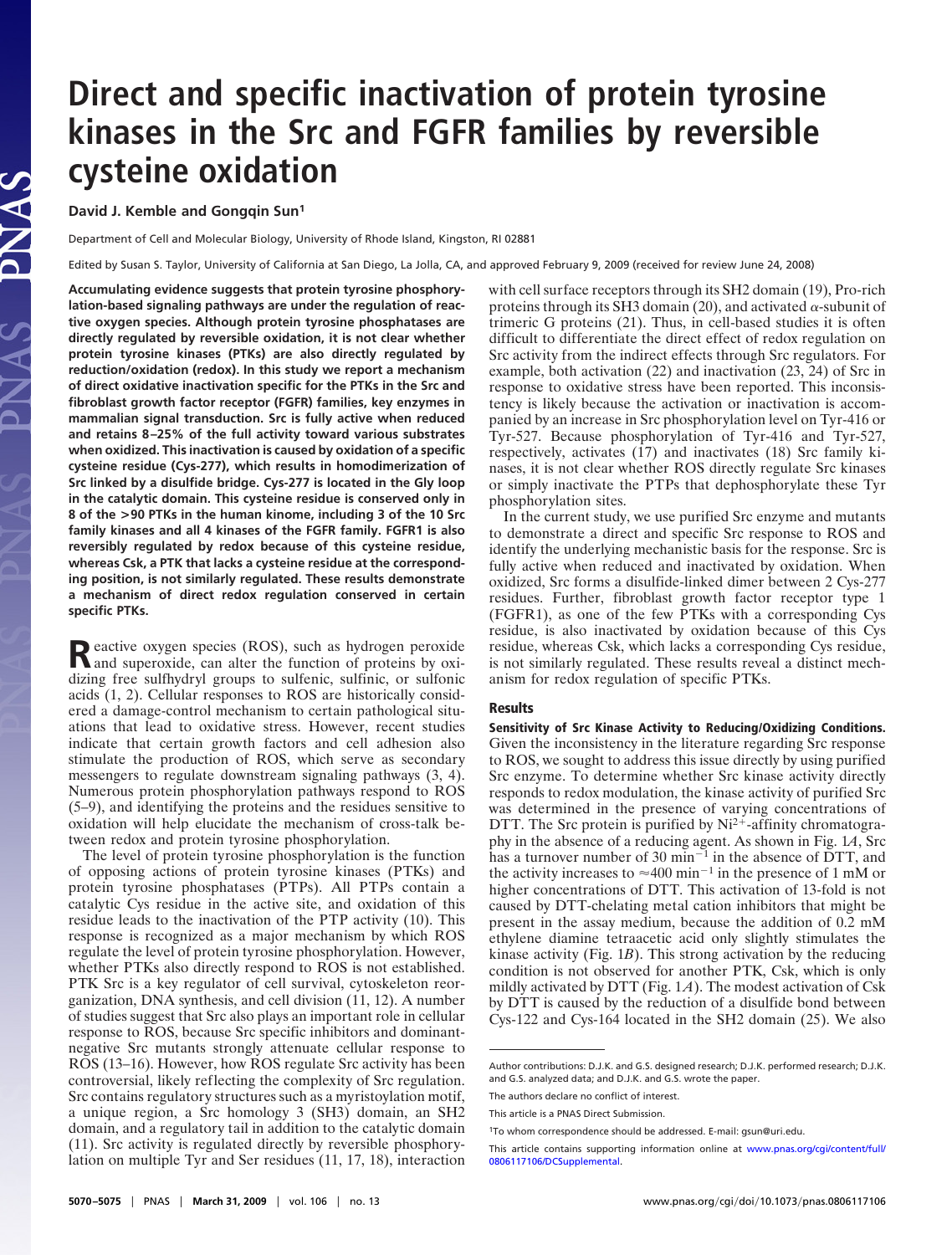

**Fig. 1.** Responses of Src and Csk kinase activity to DTT. (*A*) The kinase activities of Src and Csk at different concentrations of DTT were determined as described. The results are based on 3 independent assays, with standard errors represented by the error bars. (*B*) Effects of 1 mM DTT and 1 mM EDTA individually or in combination on Src kinase activity.

tested whether Src activity responds to the presence of  $H_2O_2$ . The presence of up to 20 mM  $H_2O_2$  has no effect on Src kinase activity directly, but it can reverse the activation by DTT over time. These observations indicate that the absence of a reducing agent alone is sufficiently oxidizing to cause Src inactivation. These results indicate that Src kinase activity is specifically sensitive to redox modulation and suggest that there is a specific redox-sensing mechanism built into the structure of Src.

**Cys-277 Is Responsible for Src Oxidation.** The sensitivity of Src activity to oxidation suggests that certain Cys residues in Src are prone to reversible oxidation that inactivates Src. The Src enzyme contains 9 Cys residues. To determine which Cys residue is responsible for oxidation, each Cys residue was individually mutated to Ala and the mutant enzymes were purified (Fig. 2*A*). The kinase activities of these mutant enzymes in the presence and absence of 1 mM DTT were determined (Fig. 2*B*). Although the mutations have varying effects on the kinase activity, all except 1 mutant retain a clear activation by DTT. The lone exception is Src-Cys-277–Ala (Src-C277A), which displays approximately the same kinase activity in the presence and absence of DTT (Fig. 2*B*), indicating that Cys-277 alone is responsible for the redox sensitivity. Indeed, Src-C277A completely loses its dose-dependent activation by DTT (Fig. 2*C*) and remains fully active even in the absence of any reducing agent, whereas all other mutants display a dose-dependent activation by DTT (Fig. 2*C*). It is noted that some mutants are less sensitive to activation by DTT compared with WT Src, but they still respond to activation by DTT, indicating that the redox-sensitive Cys residue is still present in these mutants.

The above analysis used poly $E_4Y$ , a copolymer of Glu and Tyr in the ratio of 4:1, as a substrate. To confirm the redox effect on Src kinase activity with physiological Src substrates, we determined the effect of 2 mM DTT of Src phosphorylation of 2 physiological substrates Src (kinase-defective Src) and cortactin



**Fig. 2.** Src Cys-to-Ala mutants and their responses to DTT. (*A*) WT Src and 9 Cys-Ala mutants were analyzed by SDS/PAGE under reducing conditions. Two micrograms of protein was loaded in each lane, and the gel was stained by Coomassie brilliant blue. (*B*) The kinase activity of WT Src and Cys-Ala mutants in the presence of absence of 1 mM DTT. (*C*) Dose-dependent activation of selected Cys-Ala mutants of Src. The activity of each enzyme in the absence of the reducing agent is used as the base, and the fold of activation is the fold of increase at a given DTT concentration over that base level. (*D*) Phosphorylation of kdSrc and cortactin by Src (wt) and Src-C277A (CA) in the presence or absence of 2 mM DTT. The Src and DTT combinations are indicated on the top, and the substrates are indicated at the bottom. (*Upper*) Coomassie blue-stained gels. (*Lower*) Autoradiograms.

(Fig. 2*D*). DTT (2 mM) stimulates Src activity 4-fold toward either substrate according to scintillation counting of the gel slices. Mutation of C277A abolished the sensitivity to DTT. These results indicate that oxidative inactivation of Src also applies to physiological substrates.

**WT Src Forms a Cys-277-Dependent Disulfide Dimer When Oxidized.** A Cys residue can be oxidized to 3 different states, sulfenic  $(-SOH)$ , sulfinic  $(-SO<sub>2</sub>H)$ , or sulfonic  $(-SO<sub>3</sub>H)$  acid. Two Cys-sulfenic groups can form a disulfide bond, which can be reversed by reduction. Alternatively, a Cys-sulfenic group can also form a sulfenyl-amide intermediate with a neighboring backbone amine, which is also reversible (26, 27). Both mechanisms would prevent the Cys-sulfenic group from further oxidation to a sulfonic group, which cannot be reduced back to the free sulfhydryl group (1). In the tertiary structure of Src (28), Cys-277 is not near any other Cys residue. For it to form an intramolecular disulfide bond with any other Cys residue would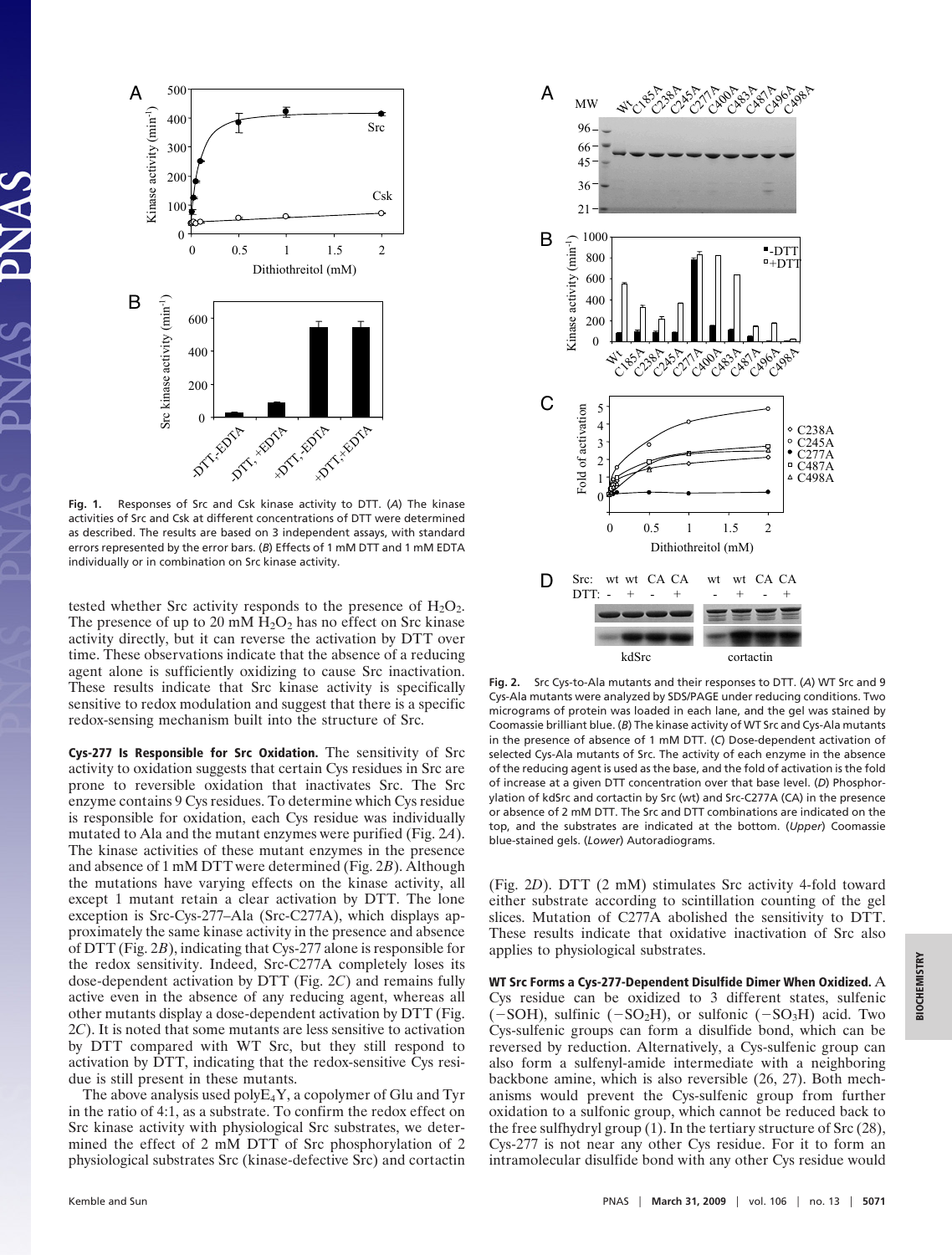

**Fig. 3.** Analysis of Src dimerization caused by oxidation. (*A*) WT Src (*Left*) and Src-C277A mutant (*Right*) were fractionated in the absence or presence of 2%  $\beta$ -mercaptoethanol or H $_2$ O $_2$ . The positions of the expected monomer and dimer of Src are indicated on the right. (*B*) Detection of dimer between Src-C277A and WT Src. WT Src and Src-C277A (CA) were radioactively labeled by autophosphorylation. The dimer formation of different combinations of labeled and unlabeled Src as indicated is analyzed by SDS/PAGE and visualized by Coomassie staining (*Upper*) and autoradiography (*Lower*). The positions of the expected monomer and dimer are indicated.

require gross alterations to the tertiary structure. We tested whether Src forms a dimer linked by an intermolecular disulfide bond. When WT Src is fractionated in the presence of  $\beta$ mercaptoethanol, it runs as a 55-kDa protein, the expected size of the monomeric Src (Fig. 3*A Left*). In the absence of the reducing agent, while a majority of Src runs as the monomer, a significant portion runs as a 110-kDa protein, the apparent molecular mass of a dimer. Incubation of Src with  $H_2O_2$  results in a significant increase in the 110-kDa band and a simultaneous decrease in the monomer. These observations indicate that when Src is purified in the absence of a reducing agent a significant portion is present as a dimer, and the dimer can be reduced into monomers by a reducing agent.

If oxidized Src indeed forms a disulfide dimer, and Cys-277 is the residue that is oxidized, then Src-C277A mutant would be expected not to form such a disulfide dimer. Indeed, no dimer is detectable under any of the conditions that lead to significant dimer formation for WT Src (Fig. 3*A Right*). This result demonstrates that dimer formation by oxidized Src depends on Cys-277.

Although the above results compellingly demonstrate that the disulfide dimerization of Src depends on Cys-277, they do not exclude the possibility that the disulfide bond is between Cys-277 of one Src molecule and a different Cys residue in another Src molecule. To test this possibility, we examined whether radioactively-labeled Src-C277A could form a disulfide dimer with unphosphorylated WT Src. If the disulfide bond is between Cys-277 of one molecule to a different Cys residue in another molecule, Src-C277A would be able to form a disulfide dimer with WT Src. Radioactively-labeled WT Src or Src-C277A was mixed with equal amounts of unlabeled WT Src, and the mixtures were fractionated by SDS/PAGE (Fig. 3*B*). Under reducing condition, WT Src or C277A does not dimerize either alone or in the presence of unlabeled WT Src. Under oxidizing condition, labeled WT Src dimerizes either alone or when mixed with unlabeled WT Src. However, oxidizing condition does not lead to dimer formation between Src-C277A and WT Src (Fig. 3*B*). This result indicates that no other Cys residue in Src-C277A is capable of forming disulfide bond with a Cys-277 from the WT Src. Thus, the intermolecular disulfide bond is formed between 2 Cys-277 residues in 2 Src molecules when oxidized. This result is consistent with the fact that no other Cys residue is found to be required for the redox sensitivity by the mutagenic analysis presented earlier.

**FGFR1 Responds to Redox Regulation in a Similar Manner.** The identification of Cys-277 of Src as the redox sensor raises the question of whether this regulation is unique to Src or is also present in other PTKs. Cys-277 in Src is located in the small N-terminal lobe of the catalytic domain in the sequence context of GQGCFG, referred to as the Gly loop. The 3 Gly residues are a universally-conserved signature motif among all protein kinases, even though the intervening residues are variable. Kinetic and structural studies of both protein Ser/Thr kinase, cAMPdependent protein kinases (29), and a PTK, FPS (30), indicate that this loop is directly involved in catalysis. An examination of the amino acid sequences of all human PTKs indicates that only a small number of PTKs contain a Cys residue at the position equivalent to Cys-277 in Src [\(Table S1\)](http://www.pnas.org/cgi/data/0806117106/DCSupplemental/Supplemental_PDF#nameddest=ST1). Among the 10 members of the Src kinase family, only 3 (Src, Yes, and Fgr) contain a Cys residue, whereas most other members contain a Gln at the corresponding position. The receptor kinases in the FGFR family contain 4 members, FGFR1 through FGFR4, and all contain a Cys residue (Cys-488 in FGFR1) at the equivalent position. Only 1 additional PTK, Tnk1 in the Ack family, in the human tyrosine kinome contains a Cys at the equivalent position, which raises the possibility that the identified mechanism of redox regulation is conserved in and unique to these PTKs. As a representative of the FGFR family, FGFR1 was next tested for its sensitivity to redox modulation.

Both FGFR1-WT and FGFR1–Cys-488–Ala were expressed and purified (Fig. 4*A*). The kinase activity of FGFR1-WT has a strong dependence on the presence of DTT. It has a kinase activity of  $\approx 8$  min<sup>-1</sup> in the absence of a reducing agent and is activated to an activity of 51 min<sup>-1</sup> by DTT in a dose-dependent manner. The mutation of Cys-488–Ala completely abolishes the sensitivity of FGFR1 activity to DTT and renders FGFR1 fully active regardless of the redox condition (Fig. 4*C*). This result demonstrates that FGFR1 is also subject to redox regulation because of the Cys residue in the Gly loop. FGFR1 also forms a disulfide-linked dimer under oxidizing condition. However, mutation of Cys-488–Ala did not completely abolish the dimerization, indicating that oxidation of other Cys residues may also result in dimerization.

We then determined whether a Cys residue at the equivalent position is sufficient to confer redox sensitivity to a kinase that is otherwise insensitive to redox. As shown earlier, Csk is marginally sensitive to redox modulation because of the formation of an intramolecular disulfide bond in the SH2 domain (25). Csk contains a Glu residue, Glu-205, at the position equivalent to Cys-277 of Src. A Csk mutant (Csk–Glu-205–Cys) was purified and tested for its response to redox (Fig. 4 *B* and *D*). Although WT Csk is activated by DTT only marginally, Csk–Glu-205–Cys is activated  $\approx$  20-fold by 2 mM DTT, from 2.8 min<sup>-1</sup> to 59 min<sup>-1</sup> (Fig. 4*D*). This result demonstrates that Csk and potentially other PTKs could be made redox-sensitive by the introduction of a Cys residue at this position.

**Residue Identity at the Cys-277 Position in Src and the Equivalent Position in Csk Dictate the Kinase Activity.** The fact that oxidation of the Cys residue in the Gly loop can inactivate a PTK suggests that the Gly loop is a motif sensitive to regulation. Thus, the identity of the residue at this position would be expected to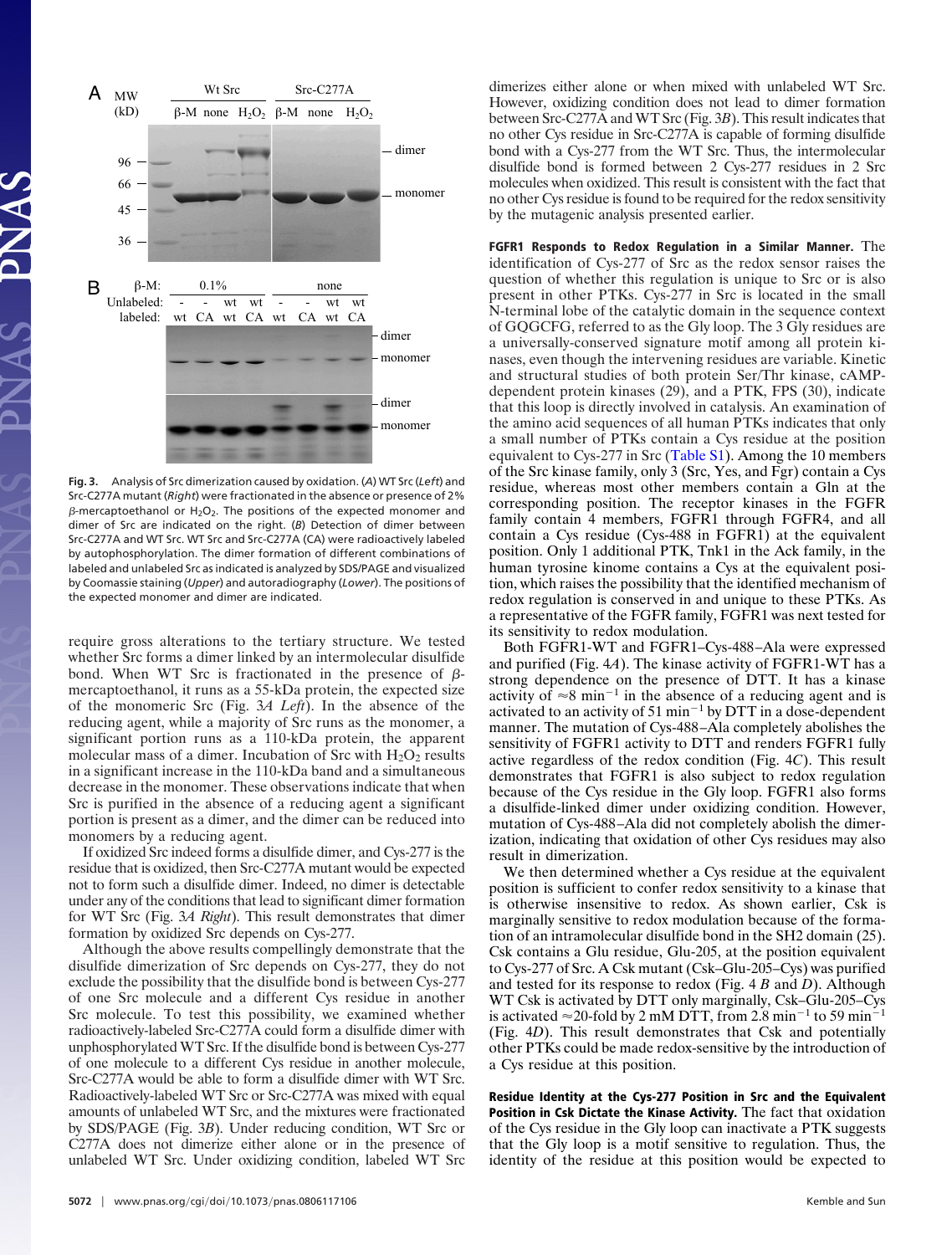

**Fig. 4.** Sensitivity of FGFR1 and Csk to redox regulation. (*A*) WT FGFR1 catalytic domain and a Cys-488 –Ala mutant were purified. (*B*) WT Csk and a Glu-205–Ala mutant were purified. (*C*) The kinase activity (turnover number) of FGFR1 and FGFR1–Cys-488 –Ala as a function of DTT concentration in the kinase assay. (*D*) The kinase activity (turnover number) of Csk and Csk–Glu-205–Ala as a function of DTT concentration in the kinase assay.

dictate the kinase activity. To test this idea, Cys-277 in Src and Glu-205 in Csk were mutated to several representative residues, Ala, Gln, Arg, and Ser, in addition to Cys and Glu. In both Csk and Src, the most active residue is Ala, and the least active is Arg, rendering  $\approx$  10% of that of Ala (Fig. 5). A reduced Cys gives both kinases  $\approx 65\%$  of the activity of the Ala mutants. There is significant variation regarding Gln, Ser, and especially Glu. Although the activity of Csk with a Glu at this position is close to that of Ala, Src with a Glu at this position displays only 20% of the activity of the Ala mutant, which provides an explanation for the selection of Glu by Csk. Overall, these results support the idea that the identity of the residue at this position dictates the catalytic activity of a kinase.

### **Discussion**

Several studies have demonstrated an important role of Src in cell response to ROS (13–16), but how Src responds to ROS has not been determined. This current study, using purified Src enzyme and mutants, elucidates a mechanism by which Src is directly inactivated by oxidation. The inactivation is caused by oxidation of Cys-277, which leads to the formation of a disulfide homodimer. Furthermore, this mechanism is uniquely con-



**Fig. 5.** The effect on kinase activity of Src and Csk by the residue identity at positions 277 and 205, respectively. A group of Src mutants, where Cys-277 was mutated to Ala, Glu, Gln, Arg, or Ser, was analyzed for their kinase activity under reducing condition. Similarly, a group of Csk mutants, where Glu-205 was mutated to Cys, Ala, Gln, Arg, or Ser was similarly analyzed.

served in part of the Src family and the FGFR family. These findings provide a distinct mechanism for ROS to directly regulate signaling by Src and FGFR kinases. Our study defines a mechanism by which a group of specific kinases are directly regulated by ROS. A recent study demonstrates that Src is directly oxidized in cells under oxidative stress (22), but the Cys residue responsible for oxidation has not been identified.

The approach in this current study has one clear advantage over cell-based studies in defining the effect of oxidation on Src activity and the underlying mechanism for the effect. The effects of oxidation on Src have been inconsistent in the literature. Some reports suggest that Src is activated by ROS (22), whereas others indicate that Src is inactivated (23, 24). A survey of the literature identifies 2 potential reasons for this inconsistency. First, Src is regulated by numerous mechanisms, such as activation by autophosphorylation on Tyr-416, ligands to the SH3 and SH2 domains, and activated G proteins, and inactivation by phosphorylation on Tyr-527. It is difficult to distinguish whether the effect of ROS is caused by direct oxidation of Src or indirectly through other regulatory mechanisms. Indeed, reported Src activation by ROS is accompanied by increased phosphorylation on Tyr-416 (22), whereas inactivation is invariably accompanied by increased phosphorylation of Tyr-527 (23, 24). Second, cell-based studies rely on immunoprecipitation to isolate Src. The redox state of a given Cys residue can be readily altered during cell lysis and immunoprecipitation, thus the final redox state of immunoprecipitated Src may not correlate to the original treatment to the cells. This reversibility precludes any reliable conclusion about a relationship between the final Src activity level and the original treatment. In contrast, using purified enzymes and mutants, the direct effects of oxidation can be determined without the interference by other regulatory mechanisms, and the Cys residue responsible for the oxidation can be identified.

How the oxidative inactivation of Src fits in the overall regulation of Src kinases remains to be determined. Because Src is under the regulation of numerous mechanisms, redox regulation could crosstalk with any of these mechanisms in addition to directly affecting Src kinase activity. The cross-talk could occur on 2 levels. First, ROS may regulate any of the upstream regulatory kinases, phosphatases and G proteins, which would indirectly regulate Src activity. For example, the SH2 domain of Csk contains a novel disulfide bond, which modulates the Csk activity (25). By regulating Csk activity, ROS could indirectly alter Src activity. Second, oxidation of Cys-277 of Src may alter how Src responds to any of these other regulatory mechanisms. For example, a recent structural study (31) reveals a disulfide bond between Src Cys-277 and Csk Cys-290, linking Src from one Csk–Src kinase–substrate complex to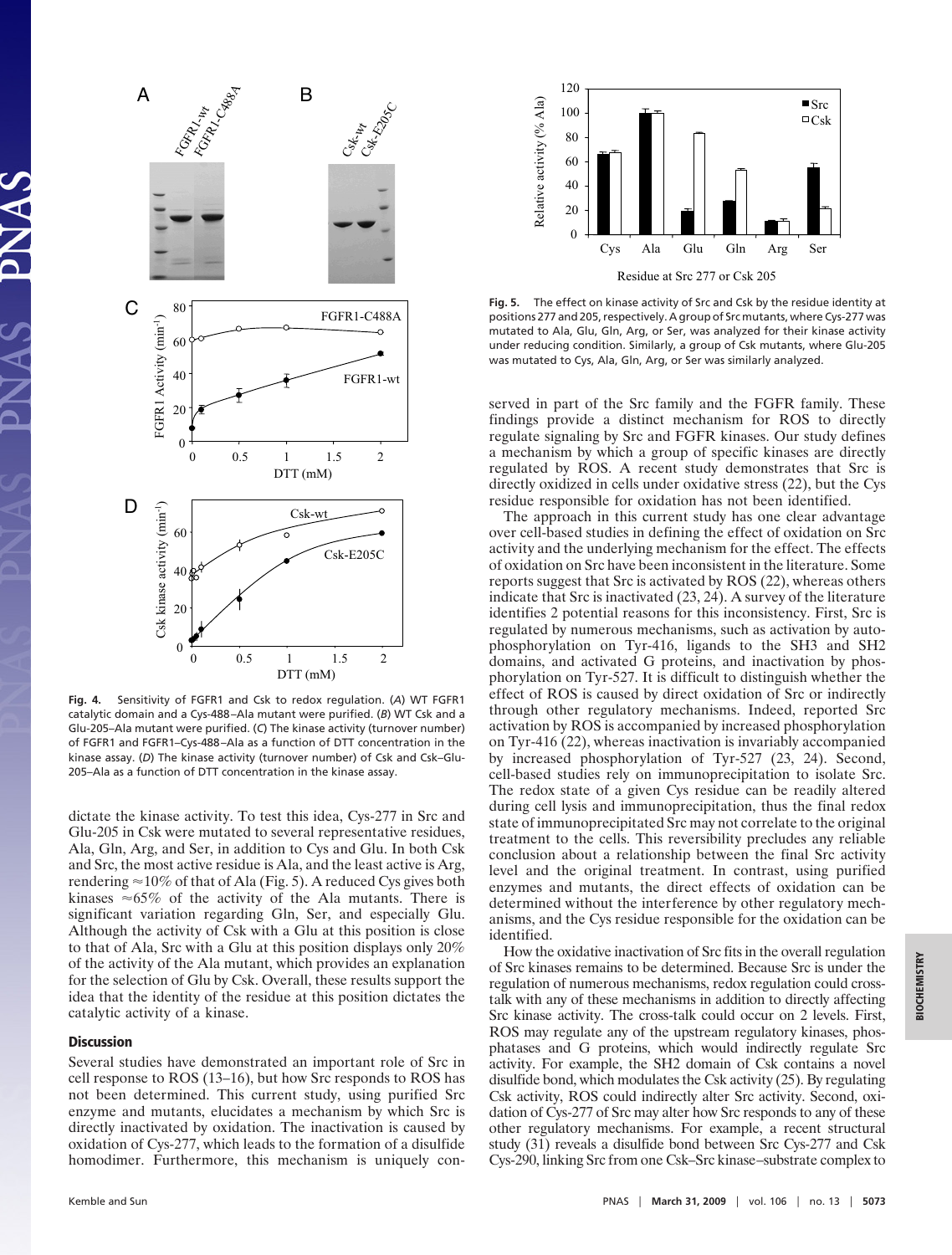Csk from another Csk–Src complex. We demonstrate [\(Fig. S1\)](http://www.pnas.org/cgi/data/0806117106/DCSupplemental/Supplemental_PDF#nameddest=SF1) that oxidized Src actually prefers Csk as a partner for forming disulfide dimer. It is possible that redox regulation could modulate Src phosphorylation and/or the subsequent inactivation by Csk. It is worth noting that only Src, Yes, and Fgr contain a Cys residue in the Gly loop. This selectivity could provide a mechanism for specifically regulating some Src kinases. The physiological implications of these observations remain to be examined.

The finding of Cys-277 being responsible for Src oxidation raises the questions of why a Cys residue is sensitive to oxidation whereas others are not. Cys-277 is located in the Gly loop of the Src catalytic domain. In the crystal structure of Src (28), the side chain of Cys-277 is readily accessible, which may explain its sensitivity to oxidation. Furthermore, kinase activity appears particularly sensitive to modification to the Gly (29, 30), as demonstrated for Src and Csk. All of these observations provide a mechanistic basis for the redox regulation at this residue. Disulfide dimer formation has not been previously reported for Src or FGFR. However, a symmetric dimer of FGFR2 has been recently reported (ref. 32; Protein Data Bank ID code 2PSQ). Even though a disulfide bond is not assigned in this structure, the 2 sulfur atoms from the equivalent Cys residues are only 3 Å apart, leaving the distinct possibility that a disulfide bridge can be formed between the 2 molecules of FGFR2.

The fact that only a small number of PTKs have the corresponding Cys residue suggests specificity to this potential regulation. Of 94 human PTKs, only 8 contain a Cys residue in the Gly loop: 4 members of the FGFR family, 3 in the Src family, and TNK1 of the Ack family. A thorough literature search identified no report of redox regulation of FGFRs, TNK1, Yes, or Fgr. Further investigation is required to determine how redox regulation fits into signaling by these kinases. The fact that the redox regulation is limited to select PTKs contrasts the situation in PTPs, all of which are inactivated by oxidation (10). This, of course, does not exclude other potential mechanisms by which a PTK may respond to redox regulation. Janus kinase 2 is also reversibly inactivated by oxidation (9) although it does not contain a Cys residue in the Gly loop.

#### **Materials and Methods**

**Reagents and Chemicals.** All reagents used for bacterial culture and protein expression were purchased from Fisher. The chromatographic resin, iminodiacetic acid-Agarose, was purchased from Sigma. DNA primers were synthesized by Integrated DNA Technologies. [ $\gamma$ -<sup>32</sup>P]ATP (6,000 Ci·mol<sup>-1</sup>) was purchased from PerkinElmer.

**Plasmid Construction.** The plasmid pRSET-Src was constructed as described (33). Src mutants were generated by introducing specific residue substitutions by using QuikChange (Stratagene). The pRSET-Src and mutant plasmids were introduced into *Escherichia coli* BL21 (DE3) cells harboring the pREP4groESL plasmid and pCDF-PTP1B by electroporation. The plasmid pREP4groESL contains the genes for the GroES/EL chaperone, which helps the correct folding of Src (34). The pCDF-PTP1B directs the expression of PTP1B, which keeps Src dephosphorylated and reduces the toxicity of Src expression to bacterial cells (35). The catalytic domain of FGFR1, Csk, and their respective mutants were expressed by the same system.

**Protein Expression and Purification.** Src, Csk, FGFR1, and their mutants were expressed and purified as described below. In a 2-L flask, a single bacterial

- 1. Meng TC, Lou YW, Chen YY, Hsu SF, Huang YF (2006) Cys-oxidation of protein tyrosine phosphatases: Its role in regulation of signal transduction and its involvement in human cancers. *J Cancer Mol* 2:9-16.
- 2. Saurin AT, Neubert H, Brennan JP, Eaton P (2004) Widespread sulfenic acid formation in tissues in response to hydrogen peroxide. *Proc Natl Acad Sci USA* 101:17982–17987.
- 3. Lambeth JD (2004) NOX enzymes and the biology of reactive oxygen. *Nat Rev Immunol* 4:181–189.
- 4. Rhee SG (2006) Cell signaling. H2O2, a necessary evil for cell signaling. *Science* 312:1882–1883.
- 5. Pu M, et al. (1996) Evidence of a novel redox-linked activation mechanism for the Src kinase which is independent of tyrosine 527-mediated regulation. *Oncogene* 13:2615– 2622.

colony containing recombinant plasmids was inoculated into 400 mL of LB culture medium containing appropriate antibiotics. The cultures were grown to an  $OD_{600}$  of 2.5 and diluted with 400 mL of fresh LB containing the antibiotics. The cultures were air-cooled to  $\approx$  25 °C, and 0.4 mM isopropyl- $\beta$ -D-thiogalactopyranoside was added to induce the production of the fusion protein. Cultures were allowed to induce for 4 h at 25 °C during shaking at 250 rpm *g*. Bacterial cultures were harvested by centrifugation at 4,500 *g* and stored at  $-20$  °C.

Bacterial cell pellets were resuspended with ice-cold lysis buffer [50 mM Hepes (pH 8.0), 200 mM NaCl, 5 mM imidazole, and 0.1% Triton-X]. Cells were lysed by sonication and clarified by centrifugation at 47,800 *g* for 30 min at 4 °C. The supernatant was added to 1.2 mL of iminodiacetic acid-Agarose beads charged with NiCl<sub>2</sub> and gently mixed by rotation at 4 °C for 30 min. The beads were loaded into a column and then washed with wash buffer 1 (50 mM Hepes, pH 8.0, and 10 mM imidazole), wash buffer 2 (50 mM Hepes, pH 8.0, and 20 mM imidazole), and wash buffer 3 (50 mM Hepes, pH 8.0, and 30 mM imidazole). Proteins were eluted by using 200 –500 mM imidazole in 50 mM Hepes (pH 8.0). Enzymes were desalted and stored in 50 mM Hepes (pH 8.0) at  $-20$  °C in 40% glycerol. Protein concentration was determined by Bradford Reagent (BioRad) standardized with BSA (0.2-1.0 mg·mL $^{-1}$ ). Purity of protein fractions was determined by 12% SDS/PAGE (BioRad) and stained with Coomassie blue.

**Kinase Assays.** For quantifying PTK activities, we measured the phosphorylation of polyE4Y by using the acid precipitation assay (36). Standard assay reactions of 50  $\mu$ L contained 75 mM 4-(2-Hydroxyethyl)-1-piperazinepropanesulfonic acid (EPPS) (pH 8.0), 1 mg·mL $^{-1}$  polyE $_4$ Y, 200  $\mu$ M [ $^{32}$ ]ATP ( $\approx$ 1,000 dpm/pmol), 12 mM MgCl<sub>2</sub>, 5% glycerol, and 0.005% Triton X-100. To determine the effect of reducing or oxidizing agents, DTT or  $H_2O_2$ , at the indicated concentrations were included in the reaction mixture. All assays were performed at least 3 times, and the reported activities are the average with standard errors.

To determine the effect of DTT on Src activity toward kdSrc or cortactin, 1 nM Src or Src-C277A was incubated with 10  $\mu$ M kdSrc or cortactin in the presence or absence of 2 mM DTT under otherwise standard phosphorylation conditions for 30 min. (His) $_6$ -tagged cortactin was expressed and purified from bacteria. The reaction was terminated by the addition of SDS/PAGE sample buffer containing 2%  $\beta$ -mercaptoethanol. Samples were boiled for 5 min and fractionated by 12% SDS/PAGE, and the gels were stained with Coomassie blue. The level of phosphorylation was determined by autoradiography and scintillation counting of the excised bands.

**Analysis of Dimer Formation.** Disulfide dimers were visualized by SDS/PAGE in the absence of 2%  $\beta$ -mercaptoethanol and Coomassie blue staining, or autoradiography when the proteins were radioactively labeled. WT Src and Src-C277A were labeled with 32P by incubating 1 mg of each protein with 2 mM DTT, 200  $\mu$ M [<sup>32</sup>]ATP ( $\approx$  2,500 cpm/pmol), and 12 mM MgCl<sub>2</sub> in the kinase assay buffer for 60 min at 30 °C. The labeled proteins were desalted on Econo-Pac 10DG columns (BioRad) equilibrated with 50 mM Hepes, 1 mM EDTA, and 1 mM DTT (pH 8.0). Approximately 10  $\mu$ g of each protein, labeled and/or nonlabeled, was combined in the presence of 1 mM DTT to maintain Src in the monomer form. Samples were then subjected to oxidizing conditions by the addition of 20 mM  $H_2O_2$ , boiled for 5 min in SDS/PAGE sample buffer in the presence or absence of 2%  $\beta$ -mercaptoethanol, and fractionated by 10% SDS/PAGE stained with Coomassie blue. Radioactively-labeled fractions were visualized by exposing gel to autoradiographic film (Sigma) for 2 h.

**ACKNOWLEDGMENTS.** DNA sequencing was performed at the University of Rhode Island Genomics and Sequencing Center. This work was supported by American Cancer Society Grant RSG-04-247-01-CDD and National Institutes of Health Grant 1RO1CA111687.

- 6. Chowdhury AK, et al. (2005) Src-mediated tyrosine phosphorylation of p47phox in hyperoxia-induced activation of NADPH oxidase and generation of reactive oxygen species in lung endothelial cells. *J Biol Chem* 280:20700 –20711.
- 7. Sato M, et al. (2005) c-Src and hydrogen peroxide mediate transforming growth factor- $\beta$ 1-induced smooth muscle cell-gene expression in 10T1/2 cells. Arterioscler *Thromb Vasc Biol* 25:341–347.
- 8. Chiarugi P, Buricchi F (2007) Protein tyrosine phosphorylation and reversible oxidation: Two cross-talking posttranslation modifications. *Antioxid Redox Signal* 9:1–24.
- 9. Duhé RJ, et al. (1998) Nitric oxide and thiol redox regulation of Janus kinase activity. *Proc Natl Acad Sci USA* 95:126 –131.
- 10. Tonks NK (2005) Redox redux: Revisiting PTPs and the control of cell signaling. *Cell* 121:667– 670.